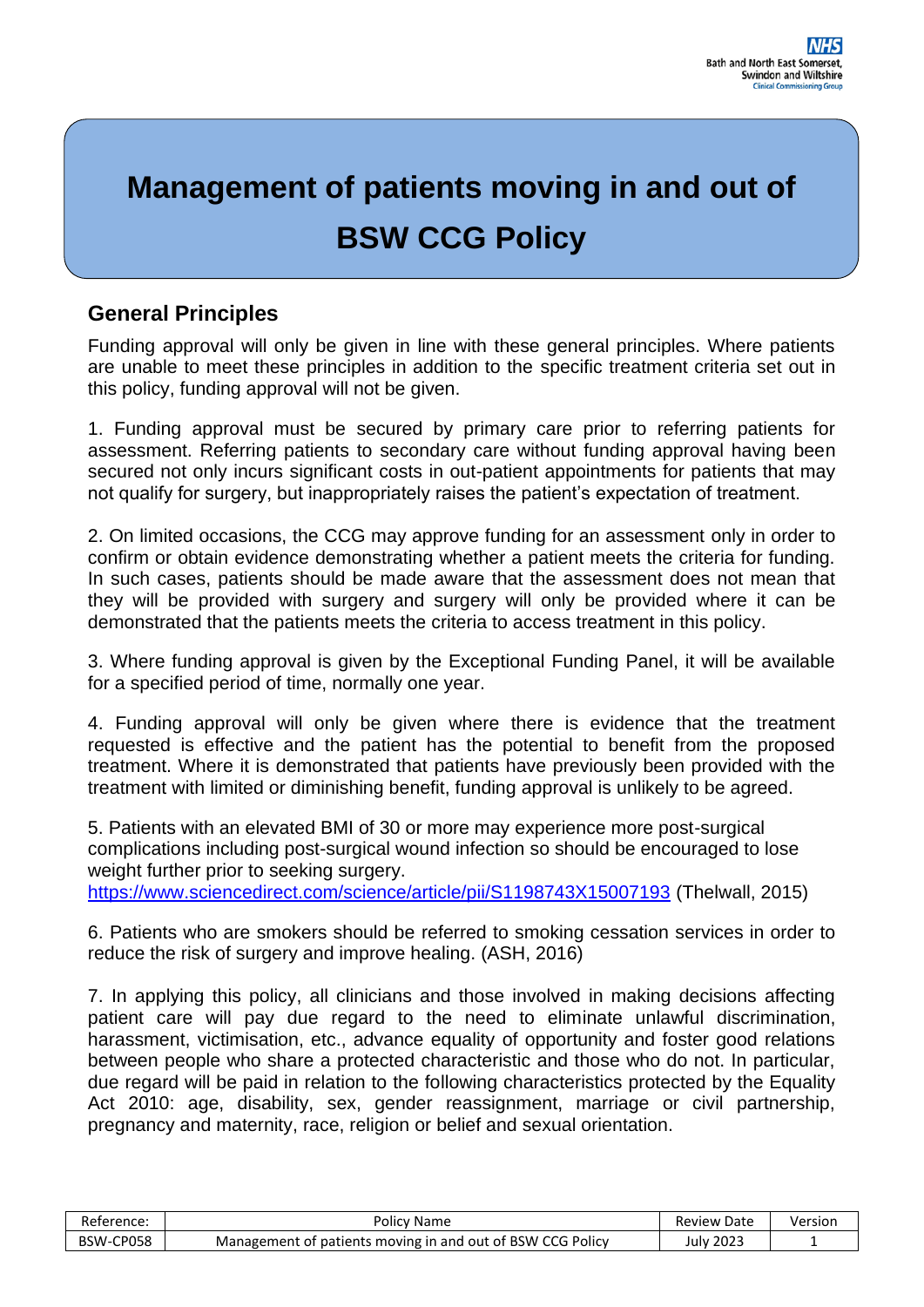## **Background**

Bath and North East Somerset, Swindon and Wiltshire Clinical Commissioning Group (BSW CCG) is responsible for making the best use of the NHS funds allocated to us to meet the health needs of our local population. Unfortunately, the demand for services is greater than the money available and therefore we have to prioritise the use of funds carefully using national and local policies to ensure that the treatments, operations or drugs we commission have a proven benefit in meeting the health needs of the population. Where treatments, drugs or operations provide a limited benefit, or are unusual or uncommon, they are not routinely funded and appear on the CCG's Commissioning Policy list.

Access to these interventions is either through a patient meeting certain clinical criteria and therefore being eligible for Criteria Based Access (CBA) or Prior Approval Funding (PA), or demonstration of clinical exceptionality over and above all other patients.

This list is not exhaustive and some procedures may not appear on this list but may also not be routinely commissioned and the responsibility sits with the Clinical Referrer to ensure that treatment is supported locally before referring a patient onwards.

Each CCG manages its own NHS Funds allocations and due to the different priorities within different areas this may mean that one area may agree to fund a procedure which is not funded in a different area.

#### **Patient's BSW CCG are responsible for?**

A patient's care is funded by the CCG in line with the membership of their GP; therefore if a patient is registered to a GP within BSW CCG then this CCG has the responsibility for this patient.

For the period of time a patient remains registered with a GP within the BSW CCG area any funding secured can be maintained. If a patient moves out of the area after funding has been secured and registers with a GP in a different CCG the funding previously secured immediately ceases.

## **Moving out of the area with Funding already secured**

Funding approval is valid as per the terms above and whilst the patient remains registered within the BSW CCG area. Should the patient relocate out of area this funding will cease

If a patient is moving out of the area then the Funding team should be contacted for guidance on how to proceed. In most cases it will be the decision of Clinical Commissioning Group (CCG) under which the patients new GP is registered that will be required to make the decision in regards to their willingness to honour the previously agreed funding. Funding having been secured by BSW CCG is no guarantee to this being supported by another Commissioner.

#### **Moving into area with Funding already secured**

Where funding has been previously agreed by a Commissioner outside of BSW CCG, then in the first instance the Clinical Referrer/ Patient should make contact with the approver for guidance on how best to proceed.

Funding having been secured by a CCG outside of BSW is no guarantee that this will be supported by BSW CCG. Local Commissioning Policies should be reviewed and followed.

| Reference: | Policy Name                                                | <b>Review Date</b> | Version |
|------------|------------------------------------------------------------|--------------------|---------|
| BSW-CP058  | Management of patients moving in and out of BSW CCG Policy | Julv 2023          |         |